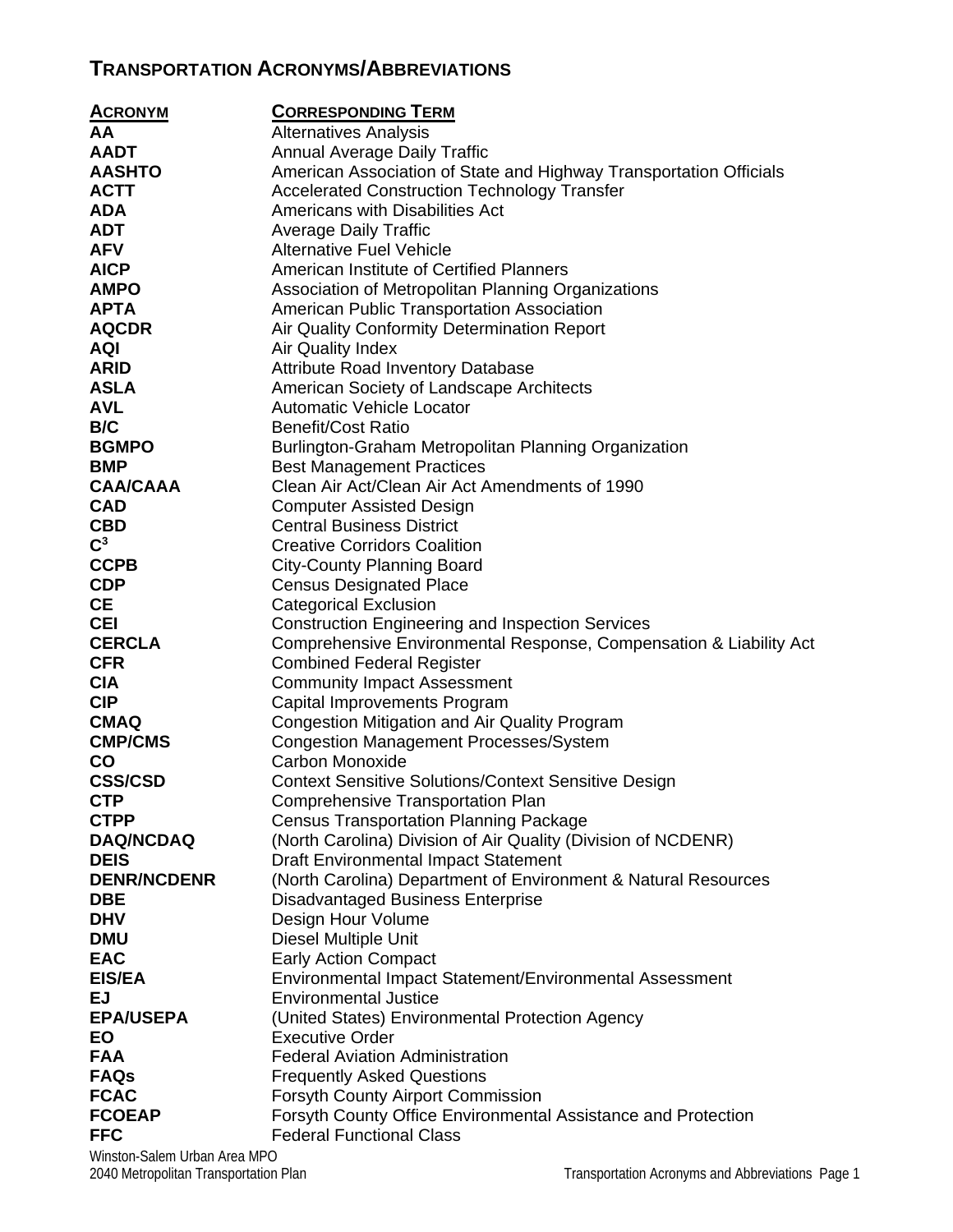| <b>FFY</b>       | Federal Fiscal Year (Oct. 1 – Sept. 30)                             |
|------------------|---------------------------------------------------------------------|
| <b>FHWA</b>      | <b>Federal Highway Administration</b>                               |
| FY.              | Fiscal Year (July 1 - June 30) (State/Local)                        |
| <b>FONSI</b>     | Finding of No Significant Impact                                    |
| <b>FRA</b>       | <b>Federal Railroad Administration</b>                              |
| <b>FTA</b>       | <b>Federal Transit Administration</b>                               |
| <b>GIS</b>       | Geographic Information System                                       |
| <b>GPS</b>       | <b>Global Positioning System</b>                                    |
| <b>GUAMPO</b>    | Greensboro Urban Area Metropolitan Planning Organization            |
| <b>HCM</b>       | <b>Highway Capacity Manual</b>                                      |
| HOT              | Heart of the Triad                                                  |
| <b>HOT Lanes</b> | <b>High Occupancy Toll Lanes</b>                                    |
| <b>HOV</b>       | <b>High Occupancy Vehicle</b>                                       |
| <b>HPMPO</b>     | High Point Metropolitan Planning Organization                       |
| <b>HPMS</b>      | <b>Highway Performance Monitoring System</b>                        |
| I/M              | Inspection/Maintenance Program                                      |
| <b>ISTEA</b>     | Intermodal Surface Transportation Efficiency Act                    |
| <b>ITE</b>       | Institute of Transportation Engineers                               |
| <b>ITS</b>       | <b>Intelligent Transportation Systems</b>                           |
| <b>IVHS</b>      | Intelligent Vehicle Highway Systems                                 |
| <b>JARC</b>      | Job Access and Reverse Commute Program                              |
| <b>LEDPA</b>     | Least Environmentally Damaging Preferred Alternative                |
| <b>LEED</b>      | Leadership in Energy and Environmental Design                       |
| <b>LEP</b>       | <b>Limited English Proficiency</b>                                  |
| <b>LGE</b>       | <b>Local Government Entity</b>                                      |
| <b>LPM</b>       | Local Program Manager or Management                                 |
| <b>LPMO</b>      | Local Program Management Office                                     |
| <b>LOS</b>       | Level of Service                                                    |
| <b>LPA</b>       | <b>Lead Planning Agency</b>                                         |
| <b>LRT</b>       | Light-Rail Transit                                                  |
| <b>LRTP</b>      | Long Range Transportation Plan                                      |
| <b>MAB</b>       | Metropolitan Area Boundary                                          |
| <b>MAC</b>       | <b>Metro Activity Center</b>                                        |
| <b>MAP-21</b>    | Moving Ahead for Progress in the 21 <sup>st</sup> Century           |
| <b>MIS</b>       | Major Investment Study                                              |
| MLI              | Minority and Low Income (Populations)                               |
| <b>MOA</b>       | Memorandum of Agreement                                             |
| <b>MOU</b>       | Memorandum of Understanding                                         |
| <b>MPO</b>       | Metropolitan Planning Organization                                  |
| <b>MSA</b>       | Metropolitan Statistical Area                                       |
| <b>MTIP</b>      | Metropolitan Transportation Improvement Program                     |
| <b>MTP</b>       | Metropolitan Transportation Plan                                    |
| <b>MUTCD</b>     | <b>Manual on Uniform Traffic Control Devices</b>                    |
| <b>MVEB</b>      | Motor Vehicle Emission Budget                                       |
| <b>NAAQS</b>     | National Ambient Air Quality Standards                              |
| <b>NCAMPO</b>    | North Carolina Association of Metropolitan Planning Organizations   |
| <b>NCAPA</b>     | North Carolina Chapter of the American Planning Association         |
| <b>NCARPO</b>    | North Carolina Association of Rural Planning Organizations          |
| <b>NCBOT</b>     | North Carolina Board of Transportation                              |
| <b>NCDAQ</b>     | North Carolina Division of Air Quality                              |
| <b>NCDENR</b>    | North Carolina Dept. of Environment & Natural Resources             |
| <b>NCDOT</b>     | North Carolina Department of Transportation                         |
| <b>NCSITE</b>    | North Carolina Section of the Institute of Transportation Engineers |
| NEI              | <b>National Emission Inventory</b>                                  |
| <b>NEPA</b>      | <b>National Environmental Protection Act</b>                        |
|                  |                                                                     |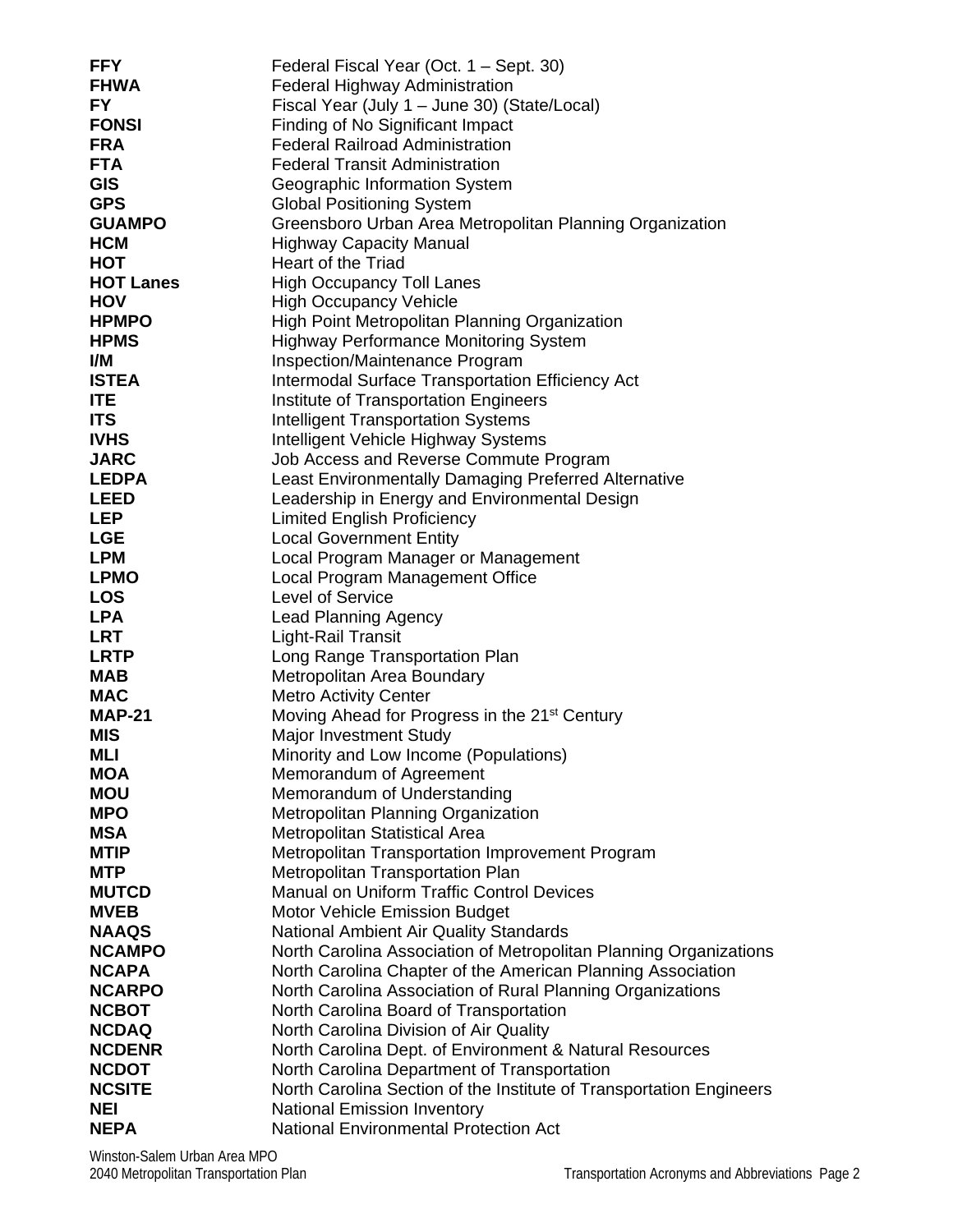| <b>NHS</b>                                | National Highway System                                                                                                    |
|-------------------------------------------|----------------------------------------------------------------------------------------------------------------------------|
| <b>NLEB</b>                               | Northern Long-Eared Bat                                                                                                    |
| <b>NOx</b>                                | Nitrogen Oxide                                                                                                             |
| <b>OCT</b>                                | <b>Overall Contract Time</b>                                                                                               |
| O/D                                       | Origin/Destination                                                                                                         |
| <b>PART</b>                               | <b>Piedmont Authority for Regional Transportation</b>                                                                      |
| <b>PDB</b>                                | Program Development Branch (of NCDOT)                                                                                      |
| <b>PDS</b>                                | Planning and Development Services (City-County Planning & Inspections)                                                     |
| <b>PE</b>                                 | Professional Engineer or Preliminary Engineering                                                                           |
| <b>PEDA</b>                               | Project Development and Environmental Analysis Branch (of NCDOT)                                                           |
| <b>PEF</b>                                | Private or Professional Engineering Firm                                                                                   |
| <b>PIDS</b>                               | <b>Project Information Data Sheet</b>                                                                                      |
| <b>PL Funds</b>                           | Funds for transportation planning designed under Public Law 93-87, the                                                     |
|                                           | Federal Highway Act of 1973                                                                                                |
| <b>PM</b>                                 | <b>Project Manager</b>                                                                                                     |
| <b>PM 2.5</b>                             | Particulate Matter 2.5 Microns in Size                                                                                     |
| <b>PMP</b>                                | Program Management Plan                                                                                                    |
| PPP or $P^3$                              | <b>Public Participation Policy</b>                                                                                         |
| <b>PS&amp;E</b>                           | Plans, Specifications & Engineering or Estimates                                                                           |
| <b>PTD</b>                                | Public Transportation Division (of NCDOT)                                                                                  |
| <b>PTRC</b>                               | <b>Piedmont Triad Regional Council</b>                                                                                     |
| <b>PTRM</b>                               | <b>Piedmont Triad Regional Model</b>                                                                                       |
| <b>RED</b>                                | Real Estate Disclosure form                                                                                                |
| <b>RFP/RFQ</b>                            | <b>Request for Proposals/Request for Qualifications</b>                                                                    |
| <b>ROD</b>                                | <b>Record of Decision</b>                                                                                                  |
| <b>ROW</b>                                | <b>Right of Way</b>                                                                                                        |
| <b>RPO</b>                                | <b>Rural Planning Organization</b>                                                                                         |
| <b>SA</b>                                 | Supplemental Agreement                                                                                                     |
|                                           |                                                                                                                            |
| <b>SAFETEA-LU</b>                         | Safe, Accountable, Flexible, Efficient Transportation Equity Act: A Legacy for<br><b>Users</b>                             |
| <b>SEI</b>                                | <b>Statement of Economic Interest</b>                                                                                      |
| <b>SIP</b>                                | State Implementation Plan                                                                                                  |
| <b>SHPO</b>                               | <b>State Historic Preservation Office</b>                                                                                  |
| <b>SHRP</b>                               | Strategic Highway Research Program                                                                                         |
| <b>SMF</b>                                | <b>Strategic Mobility Formula</b>                                                                                          |
| SOV                                       | Single Occupant/Occupancy Vehicle                                                                                          |
| <b>SPOT</b>                               | Strategic Planning Office of Transportation (of NCDOT)                                                                     |
| <b>SPR</b>                                | <b>Statewide Planning and Research</b>                                                                                     |
| <b>SRTS</b>                               | Safe Routes to School                                                                                                      |
| <b>STI</b>                                | <b>Strategic Transportation Investments</b>                                                                                |
| <b>STIP</b>                               | <b>State Transportation Improvement Program</b>                                                                            |
| <b>STP-DA</b>                             | Surface Transportation Program - Direct Attributable                                                                       |
| <b>STP-EB</b>                             | Surface Transportation Program - Enhancements                                                                              |
| <b>TAC</b>                                | <b>Transportation Advisory Committee</b>                                                                                   |
| <b>TAP</b>                                | <b>Transportation Alternatives Program</b>                                                                                 |
| <b>TAZ</b>                                | <b>Traffic Analysis Zone</b>                                                                                               |
| <b>TEA</b>                                | <b>Transportation Equity Act</b>                                                                                           |
| <b>TCC</b>                                | <b>Technical Coordinating Committee</b>                                                                                    |
| <b>TCM</b>                                | <b>Transportation Control Measure</b>                                                                                      |
| <b>TDM</b>                                | <b>Transportation Demand Management</b>                                                                                    |
| <b>TDP</b>                                | <b>Transportation Development Plan</b>                                                                                     |
| <b>TSM</b>                                | <b>Transportation System Management</b>                                                                                    |
| <b>TEA-21</b><br><b>TIGER (line data)</b> | Transportation Equity Act for the 21 <sup>st</sup> Century<br>Topologically Integrated Geographic Encoding and Referencing |